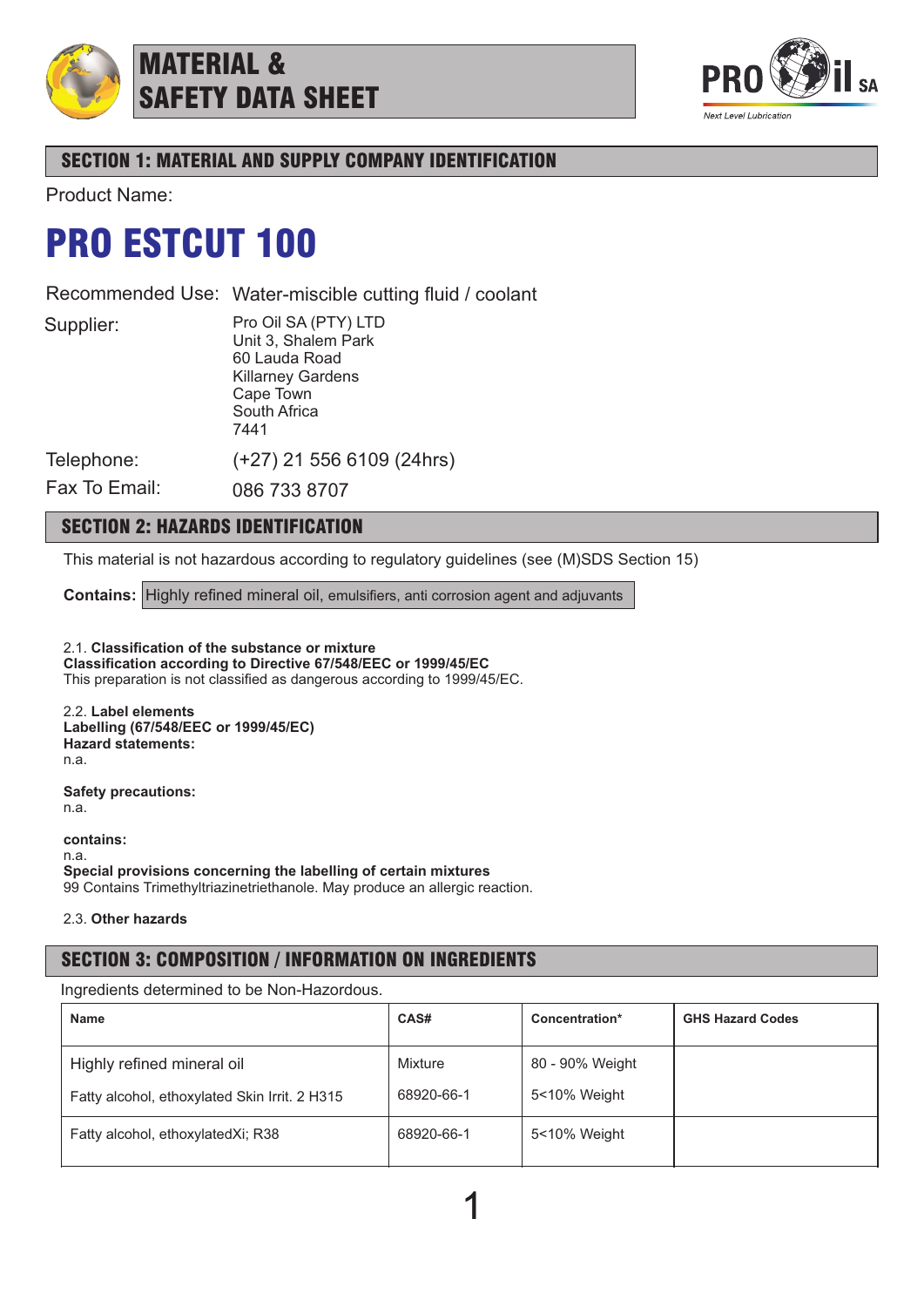

## SECTION 4: FIRST AID MEASURES

### **INHALATION**

Remove from further exposure. For those providing assistance, avoid exposure to yourself or others. Use adequate respiratory protection. If respiratory irritation, dizziness, nausea, or unconsciousness occurs, seek immediate medical assistance. If breathing has stopped, assist ventilation with a mechanical device or use mouth-to-mouth resuscitation.

## **SKIN CONTACT**

Wash contact areas with soap and water. If product is injected into or under the skin, or into any part of the body, regardless of the appearance of the wound or its size, the individual should be evaluated immediately by a physician as a surgical emergency. Even though initial symptoms from high pressure injection may be minimal or absent, early surgical treatment within the first few hours may significantly reduce the ultimate extent of injury.

## **EYE CONTACT**

Flush thoroughly with water. If irritation occurs, get medical assistance.

### **INGESTION**

First aid is normally not required. Seek medical attention if discomfort occurs.

# **NOTE TO PHYSICIAN**

None

## SECTION 5: FIRE FIGHTING MEASURES

### **EXTINGUISHING MEDIA**

**Appropriate Extinguishing Media:** Use water fog, foam, dry chemical or carbon dioxide (CO2) to extinguish flames.

**Inappropriate Extinguishing Media:** Straight streams of water

#### **FIRE FIGHTING**

**Fire Fighting Instructions:** Evacuate area. Prevent run-off from fire control or dilution from entering streams, sewers or drinking water supply. Fire-fighters should use standard protective equipment and in enclosed spaces, self-contained breathing apparatus (SCBA). Use water spray to cool fire exposed surfaces and to protect personnel.

**Hazardous Combustion Products:** Combustible material

# SECTION 6: ACCIDENTAL RELEASE MEASURES

## **NOTIFICATION PROCEDURES**

In the event of a spill or accidental release, notify relevant authorities in accordance with all applicable regulations.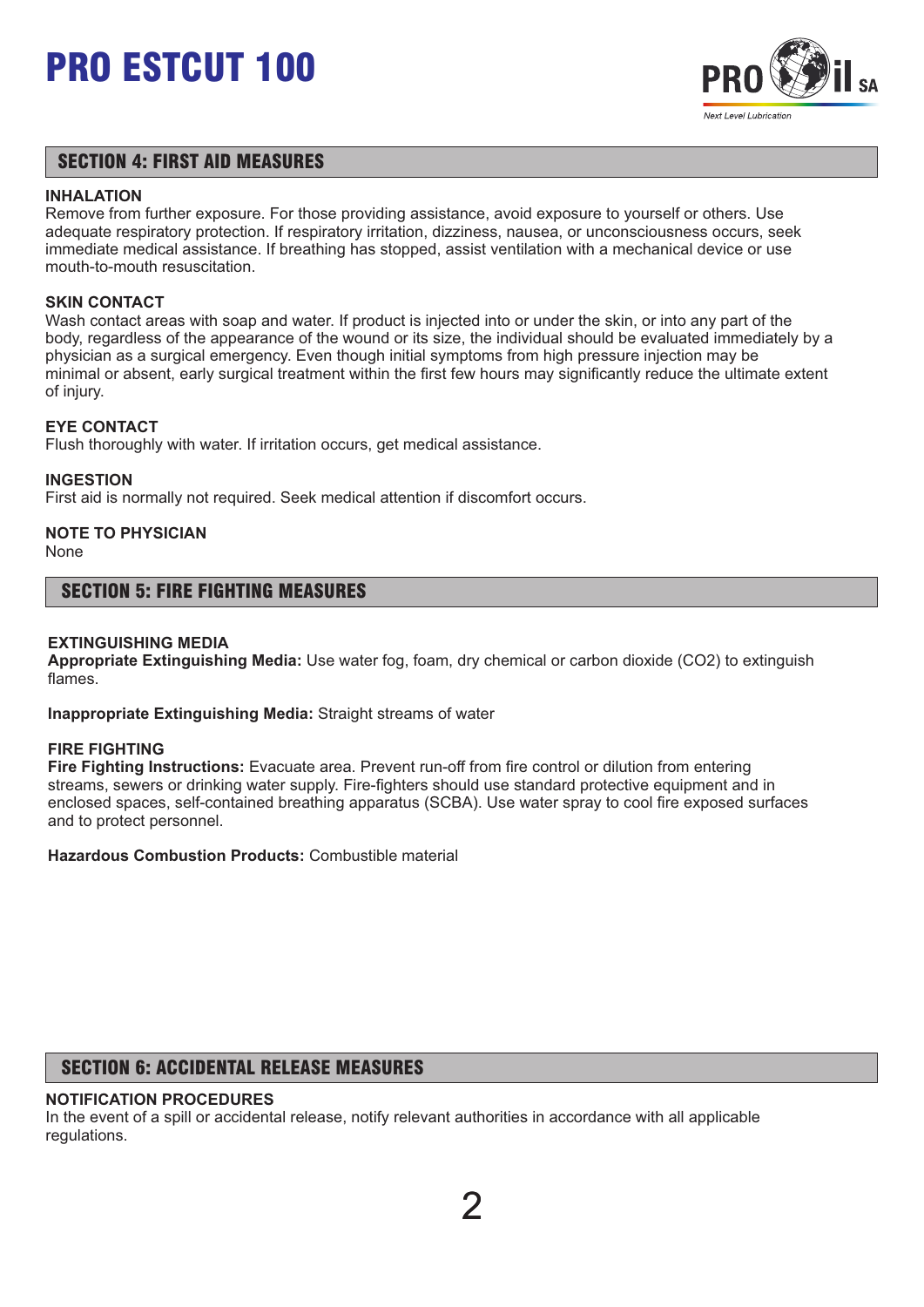

## **PROTECTIVE MEASURES**

Avoid contact with spilled material. See Section 5 for fire fighting information. See the Hazard Identification Section for Significant Hazards. See Section 4 for First Aid Advice. See Section 8 for advice on the minimum requirements for personal protective equipment. Additional protective measures may be necessary, depending on the specific circumstances and/or the expert judgment of the emergency responders.

**For emergency responders:** Respiratory protection: respiratory protection will be necessary only in special cases, e.g., formation of mists. Half-face or full-face respirator with filter(s) for dust/organic vapor or Self Contained Breathing Apparatus (SCBA) can be used depending on the size of spill and potential level of exposure. If the exposure cannot be completely characterized or an oxygen deficient atmosphere is possible or anticipated, SCBA is recommended. Work gloves that are resistant to hydrocarbons are recommended. Gloves made of polyvinyl acetate (PVA) are not water-resistant and are not suitable for emergency use. Chemical goggles are recommended if splashes or contact with eyes is possible. Small spills: normal antistatic work clothes are usually adequate. Large spills: full body suit of chemical resistant, antistatic material is recommended.

## **SPILL MANAGEMENT**

**Land Spill:** Stop leak if you can do so without risk. Recover by pumping or with suitable absorbent.

**Water Spill:** Stop leak if you can do so without risk. Confine the spill immediately with booms. Warn other shipping. Remove from the surface by skimming or with suitable absorbents. Seek the advice of a specialist before using dispersants.

Water spill and land spill recommendations are based on the most likely spill scenario for this material; however, geographic conditions, wind, temperature, (and in the case of a water spill) wave and current direction and speed may greatly influence the appropriate action to be taken. For this reason, local experts should be consulted. Note: Local regulations may prescribe or limit action to be taken.

#### **ENVIRONMENTAL PRECAUTIONS**

**Large Spills:** Dyke far ahead of liquid spill for later recovery and disposal. Prevent entry into waterways, sewers, basements or confined areas.

# SECTION 7: HANDLING AND STORAGE

#### **HANDLING**

Avoid eye contact and repeated or prolonged skin contact. Avoid inhalation of vapour, mist or aerosols.

## **STORAGE**

Store in a cool, dry, well-ventilated place and out of direct sunlight. Store away from foodstuffs. Store away from incompatible materials described in Section 10. Store away from sources of heat and/or ignition. Keep container standing upright. Keep containers closed when not in use - check regularly for leaks.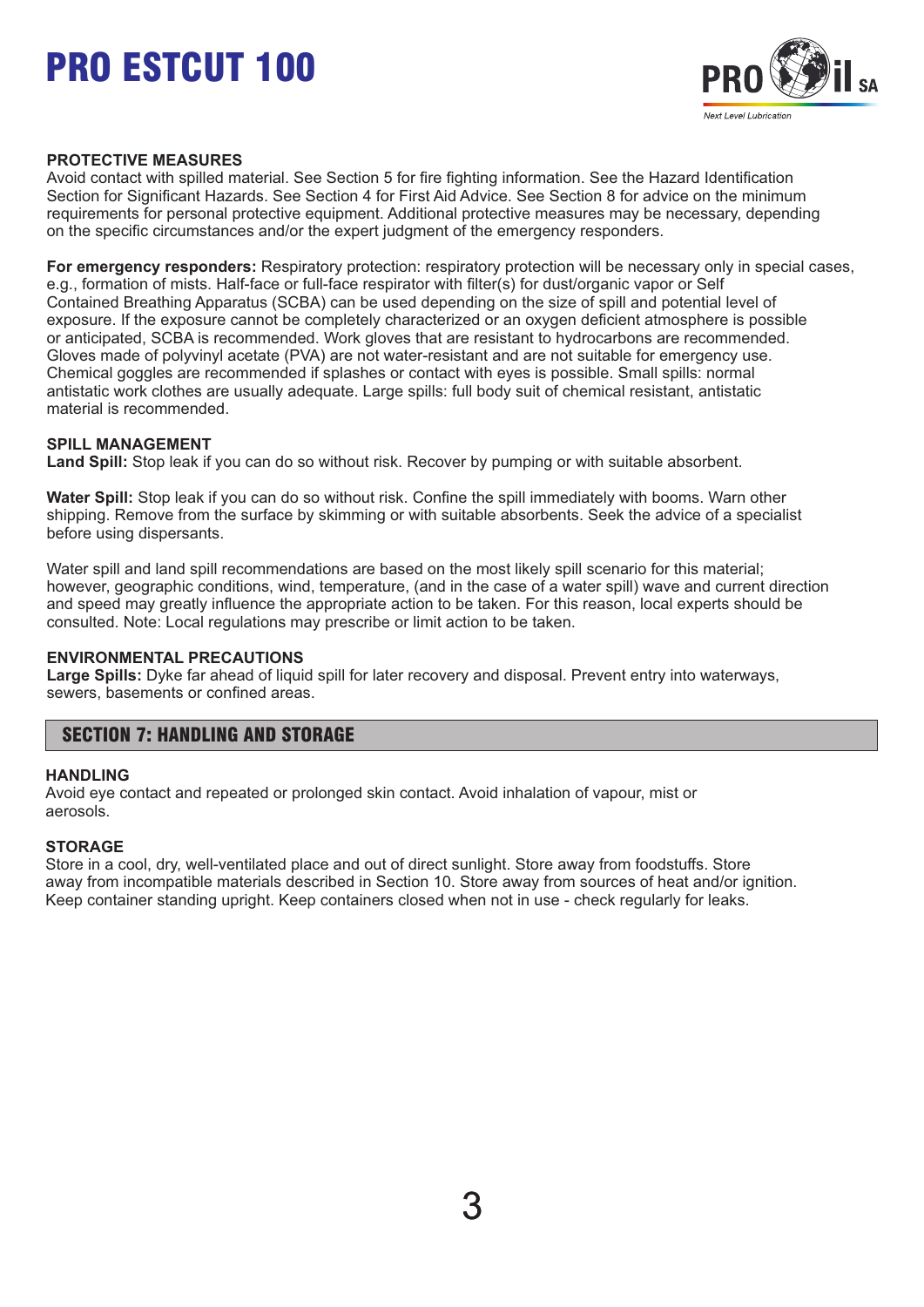

# SECTION 8: EXPOSURE CONTROL / PERSONAL PROTECTION

#### 8.1. **Control parameters**

- - - -

**Description: type: Limit value STEL (EC) TWA (EC) Unit**

#### **Additional information**

TWA (EC): Occupational exposure limit value STEL (EC): Short-term occupational exposure limit value

#### 8.2. **Exposure controls**

Provide good ventilation. This can be achieved with local or room suction. **Occupational exposure controls:**

#### **Respiratory protection:**

Do not breathe gas/vapour/aerosol.

Respiratory protection necessary at/for: aerosol or mist formation and insufficient exhaust Half-mask with filter according to EN 149: P2 With correct and proper use, and under normal conditions, breathing protection is not required.

#### **Hand protection:**

For prolonged or repeated handling the following glove material must be used: NBR (Nitrile rubber). PVC (Polyvinyl chloride). CR (polychloroprene, chloroprene rubber).Barrier creams can help protecting exposed skin areas. In no case should they be used after contact.

#### **Eye protection:**

Wear closely fitting protective glasses in case of splashes.

#### **Body protection:** Apron.

#### **Protective measures:**

After contact clean skin thoroughly with water and soap oder use appropriate cleanser.

#### **Environmental exposure controls**

Do not allow to enter into surface water or drains. refer to chapter 7. No further action is necessary.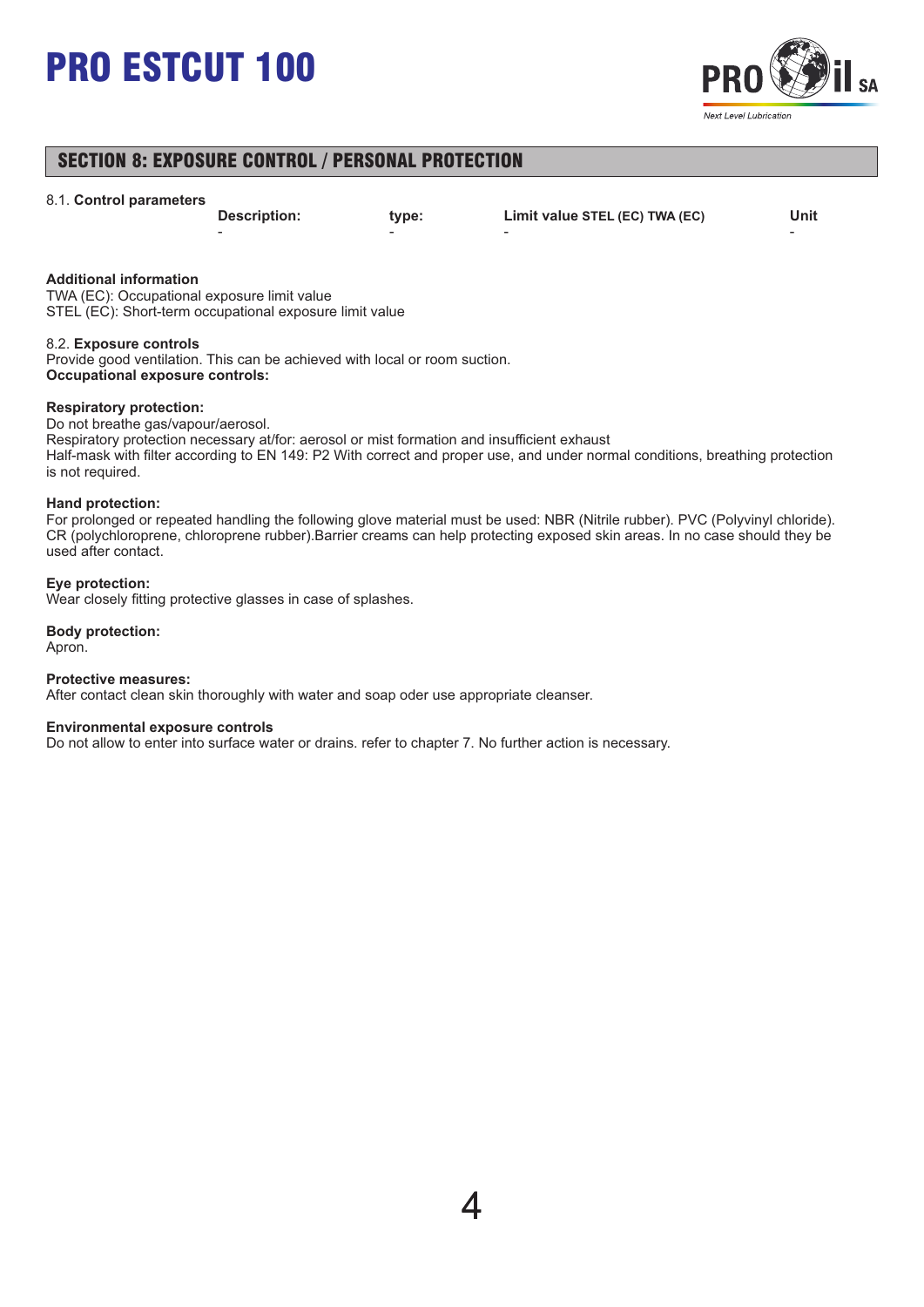

# SECTION 9: PHYSICAL AND CHEMICAL PROPERTIES

**Note: Physical and chemical properties are provided for safety, health and environmental considerations only and may not fully represent product specifications. Contact the Supplier for additional information.**

## **GENERAL INFORMATION**

Physical State: Liquid Colour: Slightly yellow Odour: Faint / Mild (mineral oil)

## **IMPORTANT HEALTH, SAFETY, AND ENVIRONMENTAL INFORMATION**

Density (at  $20^{\circ}$ C): 0.935 g/cm<sup>3</sup> Flammability (Solid, Gas): N/A Flash Point: N/A Flammable Limits (Approximate volume % in air): N/A Autoignition Temperature: N/A Boiling Point / Range: 100°C Vapour Density (Air = 1): N/D Vapour Pressure (20°C): N/D Evaporation Rate (n-butyl acetate = 1): N/D pH at 20 °C ( 5,0 % by weight ): 9.90 Solubility: Soluble in water (emulsifiable) Viscosity °C: Viscous

Oxidizing Properties: See Hazards Identification Section.

## **OTHER INFORMATION**

Pour Point: -18 to -21°C (depending on viscosity grade - see TDS) Freezing Point: N/A Melting Point: N/D

# SECTION 10: STABILITY AND REACTIVITY

STABILITY: Material is stable under normal conditions.

CONDITIONS TO AVOID: Excessive heat. High energy sources of ignition.

INCOMPATIBLE MATERIALS: Strong oxidisers

HAZARDOUS DECOMPOSITION PRODUCTS: Oxides of carbon and nitrogen, smoke and other toxic fumes

POSSIBILITY OF HAZARDOUS REACTIONS: No known hazardous reactions.

# SECTION 11: TOXICOLOGICAL INFORMATION

No adverse health effects expected if the product is handled in accordance with this Safety Data Sheet and the product label. Symptoms or effects that may arise if the product is mishandled and overexposure occurs are:

## **Acute Effects**

**Inhalation:** Material may be an irritant to mucous membranes and respiratory tract. **Skin contact:** Contact with skin may result in irritation.

5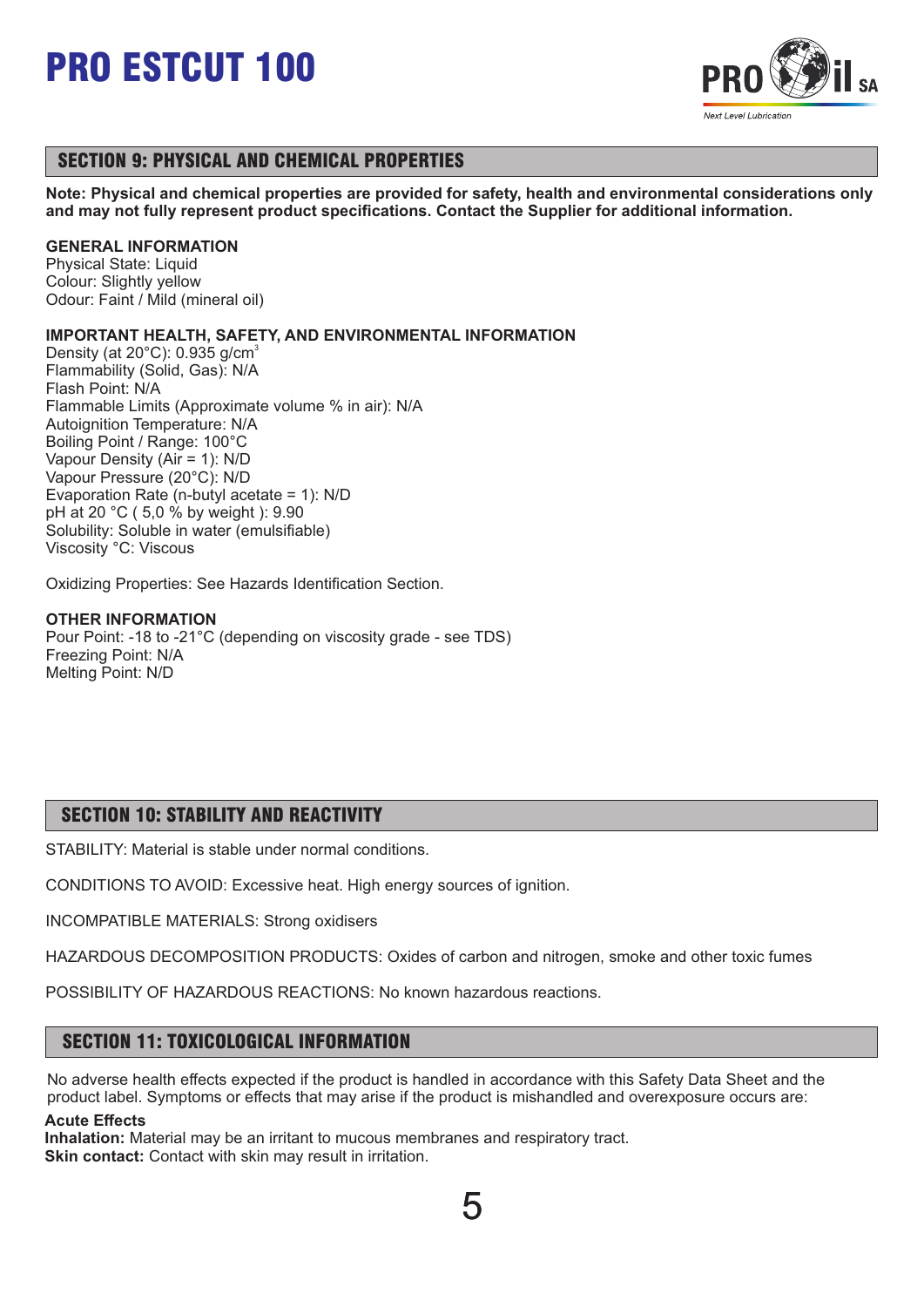

**Ingestion:** Swallowing can result in nausea, vomiting and irritation of the gastrointestinal tract. **Eye contact:** May be an eye irritant.

Acute toxicity

**Inhalation:** This material has been classified as non-hazardous. Acute toxicity estimate (based on ingredients): LC50  $>$  20.0 mg/L for vapours or LC50  $>$  5.0 mg/L for dust and mist or LC50  $>$  5,000 ppm gas

**Skin contact:** This material has been classified as non-hazardous. Acute toxicity estimate (based on ingredients): >5,000 mg/Kg bw

**Ingestion:** This material has been classified as non-hazardous. Acute toxicity estimate (based on ingredients): >5,000 mg/Kg bw

**Corrosion/Irritancy:** Eye: this material has been classified as not corrosive or irritating to eyes. Skin: this material has been classified as not corrosive or irritating to skin.

**Sensitisation:** Inhalation: this material has been classified as not a respiratory sensitiser. Skin: this material has been classified as not a skin sensitiser.

**Aspiration hazard:** This material has been classified as non-hazardous.

**Specific target organ toxicity (single exposure):** This material has been classified as non-hazardous.

**Chronic Toxicity**

**Mutagenicity:** This material has been classified as non-hazardous.

**Carcinogenicity:** This material has been classified as non-hazardous.

**Reproductive toxicity (including via lactation):** This material has been classified as non-hazardous.

**Specific target organ toxicity (repeat exposure):** This material has been classified as non-hazardous.

# SECTION 12: ECOLOGICAL INFORMATION

## **Avoid contaminating waterways.**

**Acute aquatic hazard:** This material has been classified as non-hazardous. Acute toxicity estimate (based on ingredients): >100 mg/L

**Long-term aquatic hazard:** This material has been classified as non-hazardous. Non-rapidly or rapidly degradable substance for which there are adequate chronic toxicity data available OR in the absence of chronic toxicity data, Acute toxicity estimate (based on ingredients): >100 mg/L, where the substance is not rapidly degradable and/or BCF  $<$  500 and/or log Kow  $<$  4.

**Ecotoxicity in the soil environment:** This material has been classified as non-hazardous.

**Ecotoxicity to terrestrial vertebrates:** This material has been classified as non-hazardous.

**Ecotoxicity to terrestrial invertebrates:** This material has been classified as non-hazardous.

**Ecotoxicity:** No information available.

**Persistence and degradability:** No information available.

**Bioaccumulative potential:** No information available.

**Mobility:** No information available.

# SECTION 13: DISPOSAL CONSIDERATIONS

Disposal recommendations based on material as supplied. Disposal must be in accordance with current applicable laws and regulations, and material characteristics at time of disposal.

## **DISPOSAL RECOMMENDATIONS**

The generation of waste should be avoided or minimized wherever possible. Significant quantities of waste product residues should not be disposed of viathe foul sewer but processed in a suitable effluent treatment plant. Dispose of surplus and non-recyclable products via a licensed waste disposal contractor. Disposal of this product, solutions and any by-products should at all times comply with the requirements of environmental protection and waste disposal legislation and any regional local authority requirements. Waste packaging should be recycled. Incineration or landfill should only be considered when recycling is not feasible. This material and its container must be disposed of in a safe way. Care should be taken when handling emptied containers that have not been cleaned or rinsed out.

**Empty Container Warning:** Empty Container Warning (where applicable): Empty containers may contain residue and can be dangerous. Do not attempt to refill or clean containers without proper instructions. Empty drums should be completely drained and safely stored until appropriately reconditioned or disposed. Empty containers should be taken for recycling, recovery, or disposal through suitably qualified or licensed contractor and in accordance with governmental regulations. DO NOT PRESSURISE, CUT, WELD, BRAZE, SOLDER, DRILL, GRIND, OR EXPOSE SUCH CONTAINERS TO HEAT, FLAME, SPARKS, STATIC ELECTRICITY, OR OTHER SOURCES OF IGNITION. THEY MAY EXPLODE AND CAUSE INJURY OR DEATH.